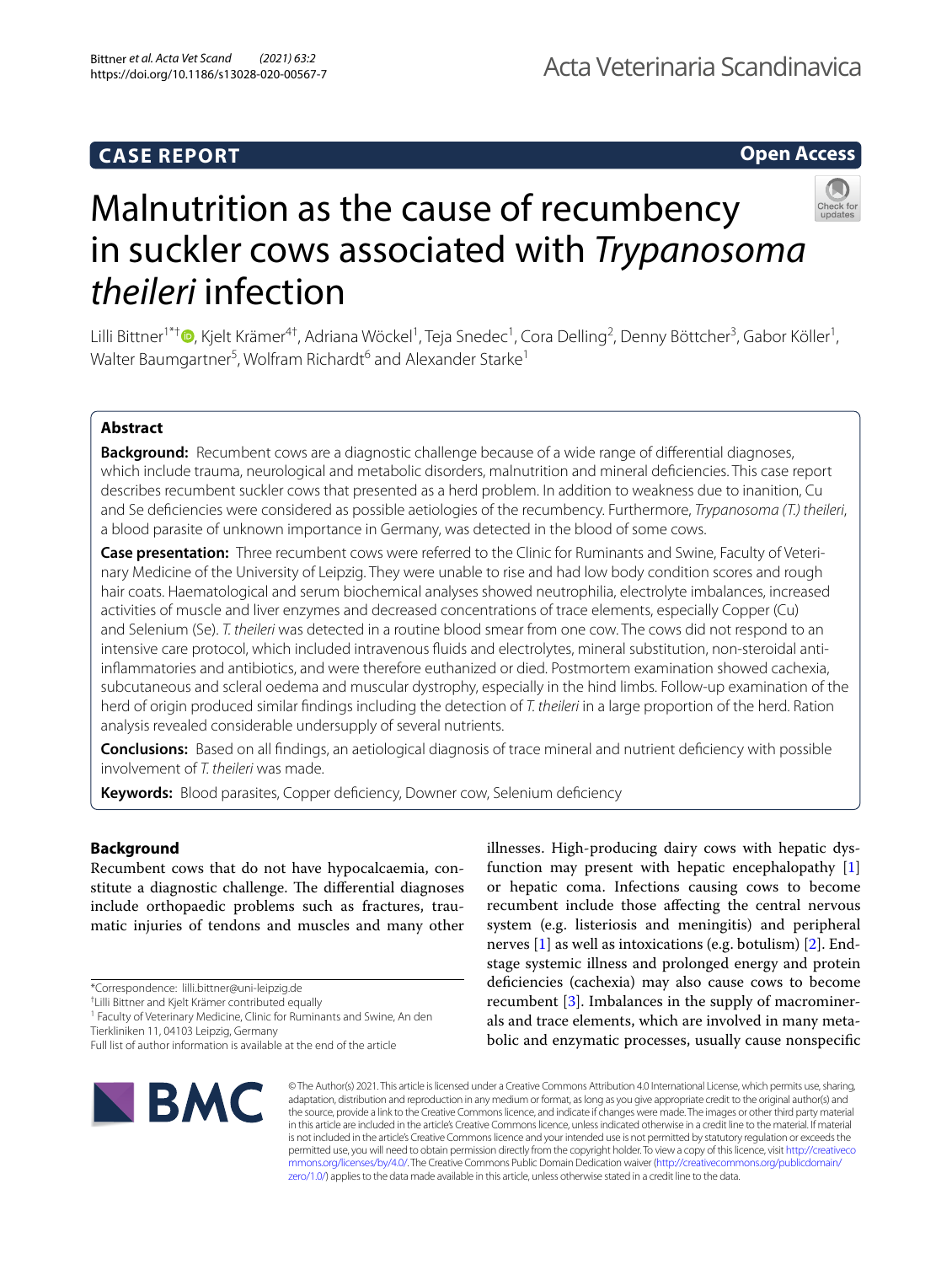clinical signs in cattle but may also afect their ability to stand [[4–](#page-7-3)[6\]](#page-7-4). Nutritional muscular dystrophy (white muscle disease) [\[4](#page-7-3)] is caused by a defciency of selenium (Se) and vitamin E and may result in cattle spending more time lying down. Copper (Cu) is another trace element that is associated with clinical signs afecting locomotion [[7\]](#page-7-5). It is a co-factor for lysil oxidase, an enzyme involved in bone formation  $[8]$  $[8]$ , and deficiency causes diminished strength of the bone  $[9]$  $[9]$ . The involvement of Cu deficiency in neuronal degeneration for cattle as in sheep is less described [[10\]](#page-7-8).

This case report describes a suckler cow herd with an increased incidence of recumbent cows. Malnutrition and trace element defciencies were considered possible aetiologies for the clinical presentation. Furthermore, *T. theileri*, a blood parasite of unknown importance in German cattle, was detected some cows.

#### **Case presentation**

#### **History**

Three Fleckvieh cows were referred to the Clinic of Ruminants and Swine, University of Leipzig, in the winter of 2018 because they were unable to rise. The cows originated from the same year-round pasture-based suckler cow herd and were admitted within four days of each other. Five other recumbent cows from the same herd had died in the previous few weeks about a week after an initial favourable response to infusions of calcium, magnesium and glucose. The referred cows were 8, 9 and 10 years of age; one was about four months pregnant and the calves of the other two had been recently weaned. Two of the cows had been recumbent for a week but were still eating. Treatment on farm consisted of Se and vitamin E injections and calcium and glucose infusions. The third cow became recumbent on the day of referral. The tentative diagnosis made by the referring veterinarian was mineral defciency.

#### **Clinical fndings**

All cows were examined clinically including neurological and orthopaedic assessment  $[11]$  $[11]$  $[11]$ . There were few obvious abnormalities. Salient points from the examination of each of the cows were as follows:

Cow no. 1 had a normal appetite, a poor body condition (body condition score [\[12](#page-7-10)] BCS 2.0) and a rough hair coat. The rectal temperature was  $39.2$  °C. The cow was able to move the limbs but could not rise. There was mild swelling of the right hind limb.

Cow no. 2, admitted at the same time as cow 1, had a poor body condition (BCS 2.0), a rough hair coat and a rectal temperature of  $38.1$  °C. The cow was unable to rise and the left hind limb appeared stif but reacted to tactile stimulation.

Cow no. 3 had a normal hair coat and a moderate body condition (BCS 3.0) but severely abnormal mentation and anorexia. The cow was somnolent and in lateral recumbency and the rectal temperature was 36.9 °C. Rumen fll was poor and there was severe scleral oedema in both eyes (Fig. [1\)](#page-1-0).

Results of serum biochemical examination (jugular blood) are shown in Table [1.](#page-2-0) The concentrations of magnesium, potassium, chloride and albumin were below the reference intervals and the activities of aspartate aminotransferase (AST) were above the reference intervals in all cows. Two cows had calcium, sodium and total protein concentrations below the reference intervals and one cow had phosphorus, iron and bilirubin concentrations above the reference interval. Faecal tests showed mild to moderate infection with gastrointestinal nematodes. There was no ketonuria, and analysis of rumen fluid for botulism toxin was negative [[13\]](#page-7-11).

#### **Treatment**

All cows received continuous intravenous (i.v.) infusion therapy during the hospitalisation including solutions of 0.9% NaCl (20–40 L), 40% glucose (3–12 L), potassium chloride (74.5 g/L, 100–200 mL) and calcium/magnesium  $(18.7 \text{ g calcium/L and } 4.04 \text{ g magnesium/L, } 0.5-1.5 \text{ L}).$ The infusion rate of the different solutions was adjusted according to repeated blood testing. Additionally, all cows received Se and vitamin E (sodium selenite, alphatocopherol [Vitamin-E-Selen ad us. vet.  $150+1.1$  mg/ mL] 4 mg/kg s.c.) and vitamin B complex (vitamin  $B_1$ ,  $B_2$ ,  $B_3$ ,  $B_{12}$ ,  $B_5$  and  $B_6$  [Vitamin-B-Komplex pro inj.]

<span id="page-1-0"></span>

**Fig. 1** Severe scleral oedema afecting the right eye of cow 3 at the time of admission to our clinic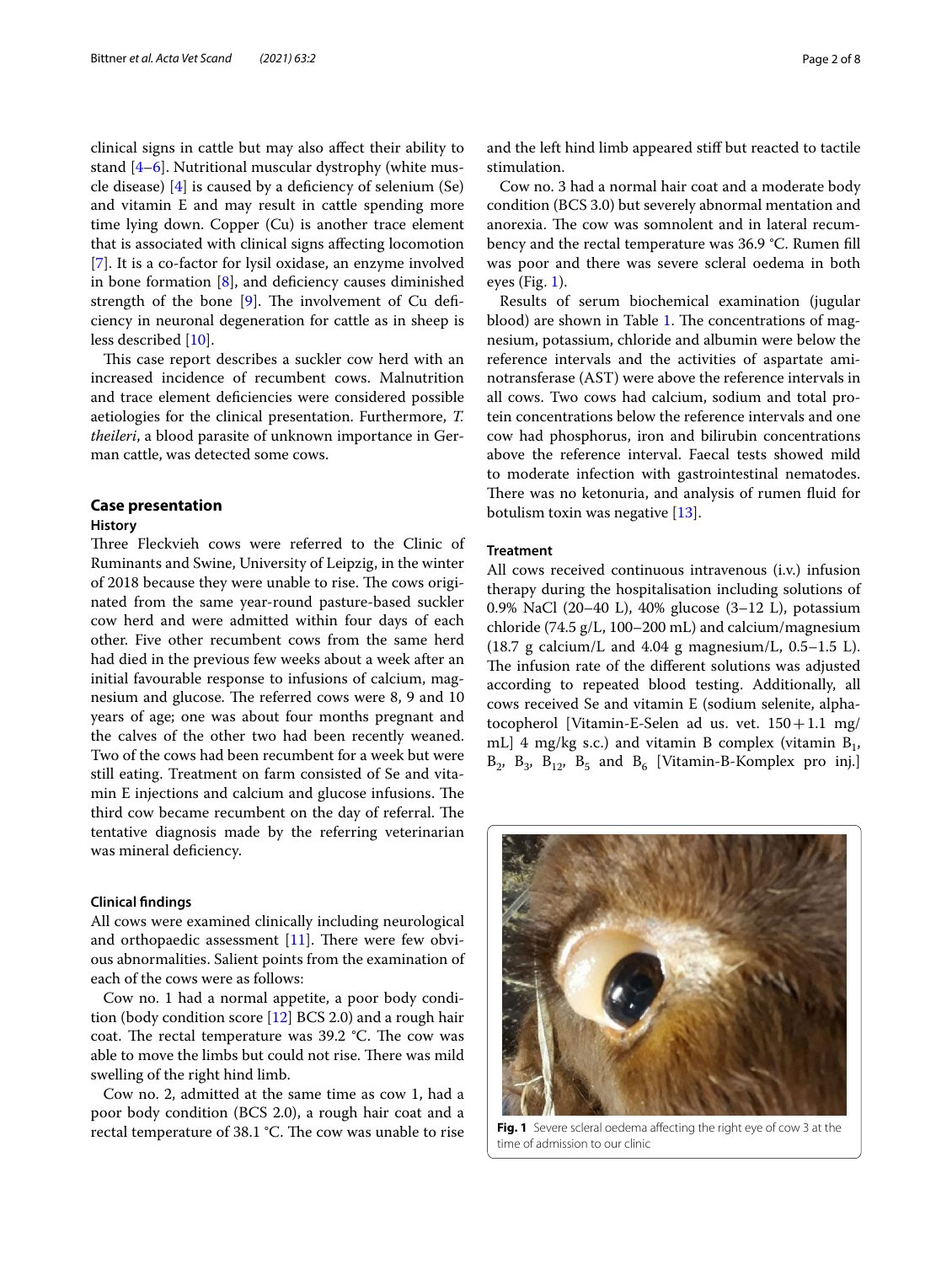| Variable              | Units                       | Reference<br>interval [45] | Cow 1 | Cow 1<br>Day 5 | Cow 2 | Cow <sub>2</sub><br>Day 16 | Cow 3 | Cow 3<br>Day 3 |
|-----------------------|-----------------------------|----------------------------|-------|----------------|-------|----------------------------|-------|----------------|
| Haematocrit           | L/L                         | $0.24 - 0.46$              | 0.29  | 0.27           | 0.22  | 0.20                       | 0.26  | 0.29           |
| Total leukocyte count | $\times$ 10 <sup>9</sup> /L | $5 - 10$                   | 5.0   | 3.2            | 5.1   | 15.1                       | 5.1   | 2.4            |
| Magnesium             | mmol/L                      | $0.9 - 1.32$               | 0.43  | 0.67           | 0.56  | 0.41                       | 0.80  | 0.55           |
| Calcium               | mmol/L                      | $2 - 2.54$                 | 1.68  | 1.97           | 1.98  | 1.84                       | 2.13  | 1.87           |
| Phosphate             | mmol/L                      | $1.55 - 2.29$              | 0.62  | 1.55           | 1.91  | 1.99                       | 1.69  | 1.81           |
| Potassium             | mmol/L                      | $3.9 - 5.2$                | 2.52  | 5.22           | 2.93  | 4.78                       | 2.71  | 3.85           |
| Sodium                | mmol/L                      | $135 - 157$                | 125   | 136            | 133   | 134                        | 142   | 152            |
| Chloride              | mmol/L                      | $95 - 110$                 | 93.3  | 88.0           | 89.1  | 98.0                       | 83.9  | 95.0           |
| Iron                  | umol/L                      | $13 - 33$                  | 18.0  |                | 6.3   |                            | 14.0  |                |
| Total protein         | q/L                         | $68 - 82$                  | 61.8  | 73.0           | 67.5  | 72.6                       | 78.4  | 73.0           |
| Albumin               | q/L                         | $30 - 39$                  | 16.5  | 18.1           | 21.8  | 18.8                       | 31.3  | 26.3           |
| Bilirubin             | umol/L                      | $3.3 - 5.3$                | 2.9   | 5.5            | 3.8   | 3.8                        | 3.4   | 2.6            |
| Urea                  | mmol/L                      | $2.0 - 6.8$                | 5.8   | 6.3            | 5.6   | 8.9                        | 6.3   | 13.7           |
| Creatinine            | umol/L                      | $55 - 150$                 | 84    | 45             | 86    | 59                         | 64    | 98             |
| GGT                   | U/L                         | < 50                       | 18.9  | 54.6           | 22.0  | 77.9                       | 34.5  | 52.5           |
| AST                   | U/L                         | < 80                       | 544.1 | 991.2          | 726.3 | 984.2                      | 286.5 | 2931.7         |
| CK                    | U/L                         | < 150                      | 2580  | 2629           | 8505  | 1415                       | 6951  | 42 4 9 4       |
| <b>GDLH</b>           | U/L                         | $<$ 30                     | 45.4  | 1070           | 9.1   | 1433                       | 45.4  | 316.1          |

<span id="page-2-0"></span>**Table 1 Results of initial and fnal haematological and serum biochemical analyses in three cows referred to our clinic**

15 mL s.c.) on the frst or second day. All cows received meloxicam [Metacam® 20 mg/mL], 0.5 mg/kg s.c. every other day. Cow 3 also received phosphorus and vitamin B12 on the first day ([Veyxol<sup>®</sup> B-Phos], 100 ml per os.). The cows were moved to deep straw bedding, rolled from one side to the other twice or three times a day and closely monitored for feed and water intake. Because of a poor health status (cows 2 and 3) and co-morbidity (mastitis in cow 1), all cows were treated with sulfadimidine and trimethoprim [Trimethosel,  $200+40$  mg/mL], 26 mg/kg i.v.); cow 1 was treated for 3 days starting on day 6, cow 2 was treated for 7 days starting on day 6 and cow 3 was treated for 3 days starting on day 2. Cow 2 was switched to amoxicillin ([Betamox<sup>®</sup> 150 mg/mL] 10 mg/ kg i.m.) for 6 days because of a thrombophlebitis associated to the i.v. treatment and got a single dexamethasone injection ([Rapidexon Albrecht 2 mg/mL] 0.2 mg/kg i.v.) because of oedema in the lower neck region. It was a pitting oedema, which was not sensitive to palpation and had a normal surface temperature.

#### **Monitoring of laboratory variables**

The results of Cu and Se analyses were available 3-5 days after admission and are shown in Table [2](#page-2-1). During the period of hospitalisation, laboratory variables were measured four times in cow 1, nine times in cow 2 and three times in cow 3. In cows 1 and 2, the measurements temporarily shifted toward the reference intervals but were distinctly abnormal again toward the end <span id="page-2-1"></span>**Table 2 Serum levels of selenium and copper at the time of admission to our clinic in three cows**

| Variable          | Units     | Reference<br>interval [45] | Cow 1 | Cow <sub>2</sub> | Cow 3 |
|-------------------|-----------|----------------------------|-------|------------------|-------|
| Selenium          | $\mu q/L$ | >80                        | 50.3  | 65.5             | 454   |
| Copper            | umol/L    | $12.5 - 32.8$              | n.a   | 74               | 6.6   |
| n.a. not analysed |           |                            |       |                  |       |

of hospitalisation. In cow 3, laboratory variables did not normalise during hospitalisation. Values at the start and end of hospitalisation are shown in Table [1](#page-2-0). In two cows, the haematocrit and the concentrations of magnesium, total protein and albumin were lower at the end of hospitalisation than at the start, whereas the concentrations of phosphorus, potassium and sodium increased in all cows. The chloride and calcium concentrations increased in one cow, and in another, the calcium and bilirubin concentrations and the activity of creatine kinase decreased below the initial values. The total white blood cell count decreased in two cows and increased in one. The activities of AST, gamma-glutamyl transferase (GGT) and glutamate dehydrogenase (GLDH) continually increased in all cows. The urea and creatinine concentrations

### **Outcome**

increased in two cows.

At frst, cows 1 and 2 continued to eat and drink during period of hospitalisation, and cow 2, but not cow 1, was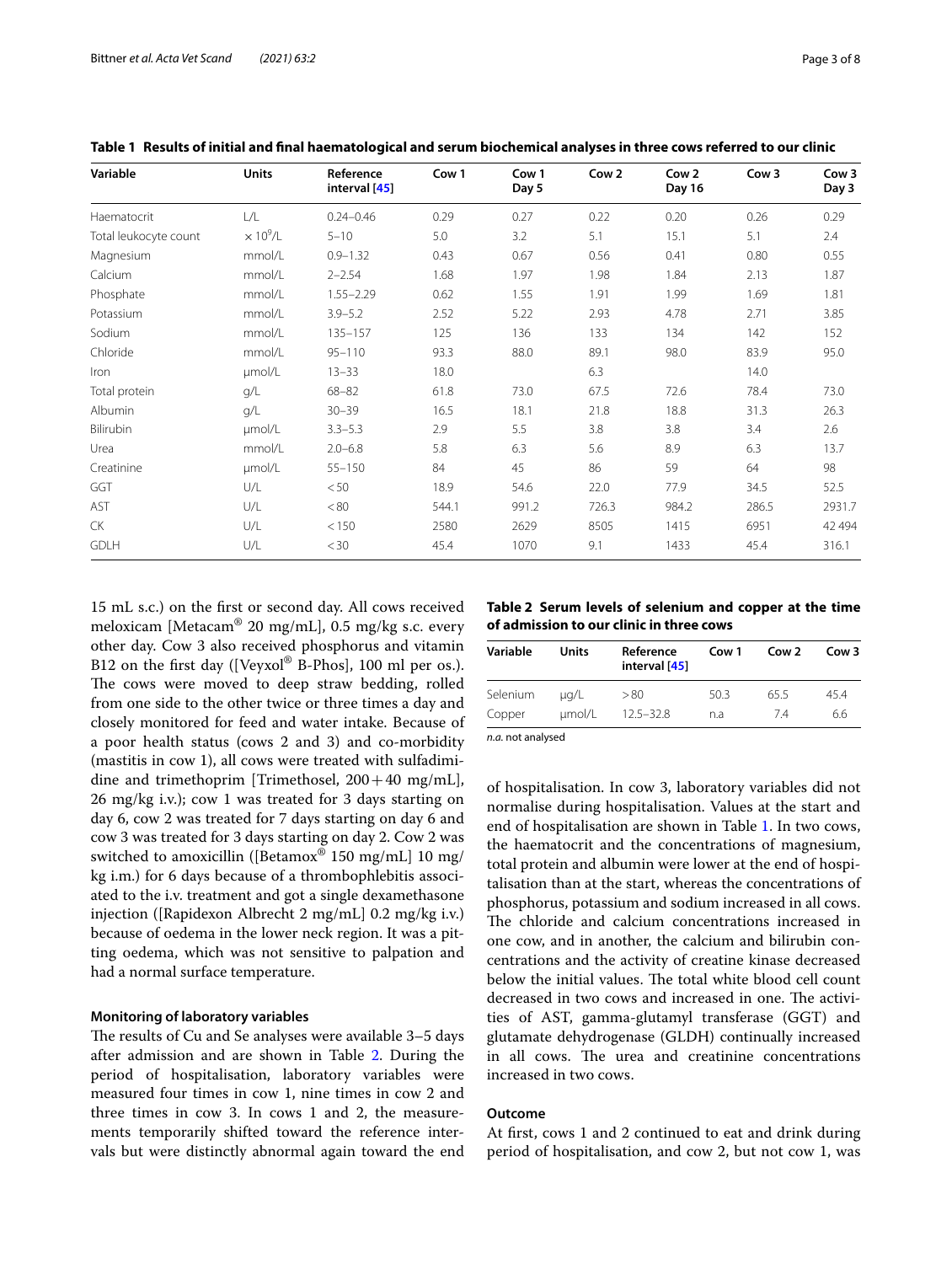able to rise with the help of a water tank (Aqua Cow Rise System- Denmark) and then using a harness. The health status of cow 1 deteriorated signifcantly when a phlegmonous mastitis developed fve days after admission; and the cow was euthanised three days later because of complete anorexia.

Cow 2 developed ascites (detected via Ultrasonography (MyLabONE, Esaote) and abdominocentesis) and severe scleral oedema 14 days after admission. In routine haematological examination extracellular blood parasites were detected at this time (Fig.  $2$ ). The parasites was identifed as *T. theileri* at the Institute of Parasitology and Tropical Veterinary Medicine, Free University of Berlin. The health status of the cow deteriorated and she was euthanized 22 days after admission.

Cow 3 did not respond to treatment and transfusion of 3 L of whole blood had no beneficial effect. The cow died spontaneously three days after admission.

#### **Pathological fndings**

In the gross examination all cows had cachexia and generalised subcutaneous oedema, which was accompanied by moderate (cows 1 and 2) or severe scleral oedema (cow 3). Other fndings were purulent interdigital and palmar dermatitis combined with moderate to severe ichorous myositis of the right hind limb, and severe necrotising mastitis in cow 1, and pleural (approximately 2 L) and peritoneal efusion (approximately 300 mL) in cow 3. During histological examination in several muscle groups, particularly in the hind limbs, multiple necrotising foci were found. Stages of protozoan cysts consistent with *Sarcocystis* sp. were detected in various muscles. Parapoxvirus was detected in ulcerated areas of the oral mucosa (cows 1 and 3) and the mucosa of the rumen (cow 1) using polymerase chain reaction (PCR)

<span id="page-3-0"></span>

(State Research Center for Health and Veterinary Sciences, Saxony). All cows had splenic haemosiderosis. In none of the examined organs parasitic stages of *T. theileri* were found during histological examination. In course of the hospitalisation, further diagnostics in the other cows supported the tentative diagnosis of a mineral defcency. Therefore in cow 3 a Cu analysis in the liver was performed. The Cu concentration was 8.1  $\mu$ g/g dry liver (reference interval:  $100-600 \mu g/g$  dry liver) [\[14](#page-7-13)].

#### **Description of herd of origin**

The herd of origin was an EU-certified organic farm with 151 cattle (74 suckler cows, 2 bulls, 75 calves). Fertility was satisfactory but the owner reported poor growth rates in the calves born in the current year. This was currently a closed herd and all replacements were homeraised. The farm was pasture based and contained two pastures. The recumbent cows originated from one group of Fleckvieh cattle that were kept together on the same pasture. In the winter, part of the pasture was used during the daytime, but at night the cattle were housed in adjacent open barns and a partially covered yard. The pastures were sporadically fertilized with solid manure from the herd.

In the summer, the ration consisted primarily of grass and in the winter of hay, which was usually made on the farm but was purchased also from another source in the current year. Mineral blocks and loose minerals were ofered ad libitum throughout the year, but it was not known how much the cattle consumed. There was no specifc ration analysis but additional concentrate (wheat, rapeseed, molasses, minerals, vitamines) was fed after the episode with the recumbent cows. A macrocyclic lactone was used for parasite control.

A frst farm visit was made in December 2018; the cows were fed hay *ad libitum* and water was available to groups of about 40 cattle from waterers with a ball closure. Many cattle were seen drinking from puddles of rain water. The cows were calm during the inspection. The BSC  $[12]$  $[12]$  $[12]$ varied widely among cows and ranged from 1.75 to 3.75 with an average score of 2.6. Likewise, there were very thin as well as well-nourished calves in the herd. Blood was collected from the coccygeal vessels of 27 cows for biochemical analysis. Healthy adult cows from the same group as the recumbent cows were selected. Because *T. theileri* had been identifed in one of the referred cows, the cows were examined specifcally for this blood parasite at the Institute of Parasitology, Leipzig University using conventional PCR (18SrDNA). Of ten PCR-positive samples, fve were selected and analysed using Sanger deoxynucleotide sequencing (Microsynth Seqlab, Göttingen, Germany), and the diagnosis of *T. theileri* infection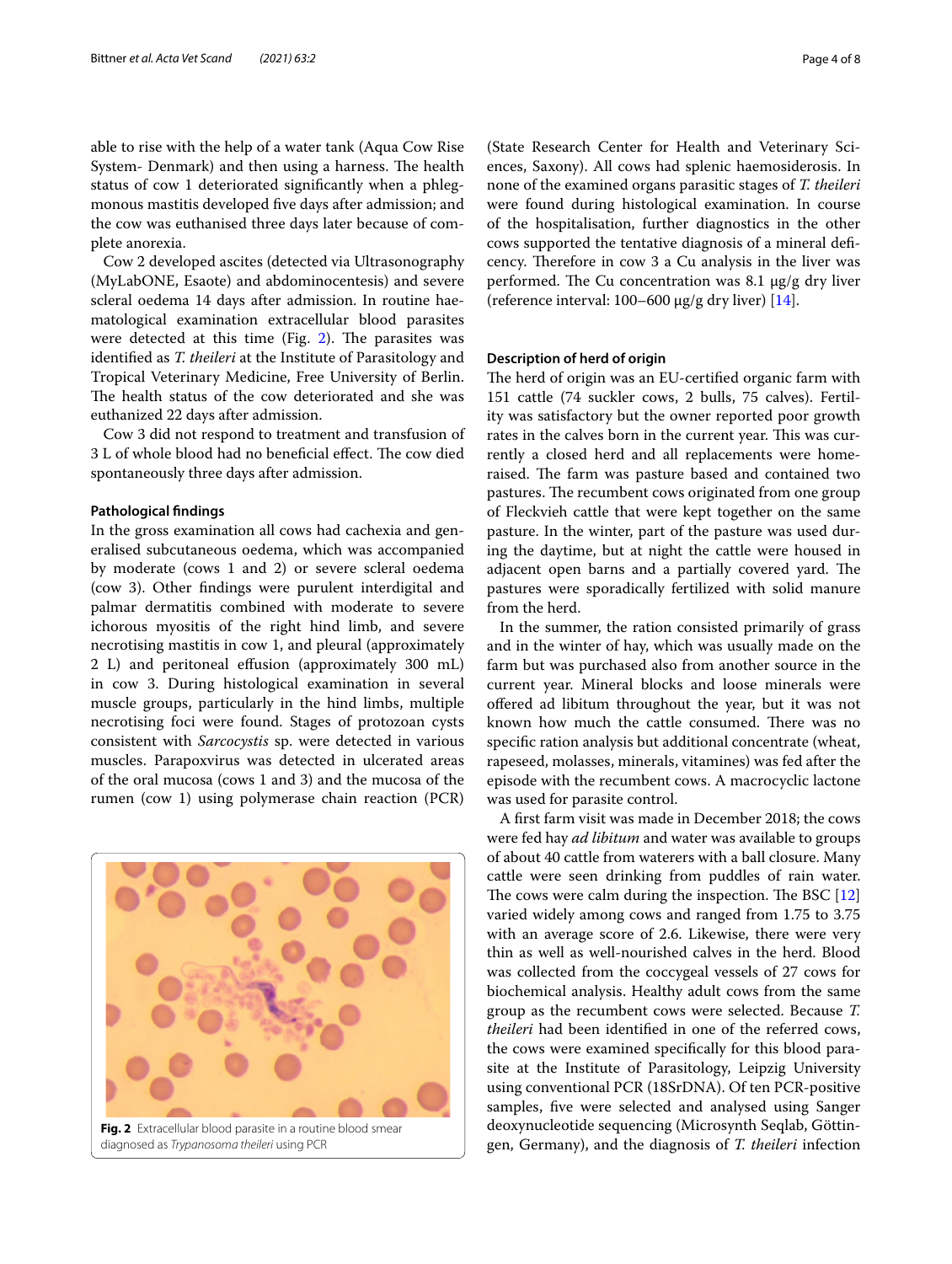was confrmed. None of the cows had parasites detected in their blood smears.

Blood samples for biochemical analysis were collected again during the second farm visit four weeks later from 11 cows with diferent range of serum copper values in the frst analyses that had been sampled in december. Laboratory variables outside the reference interval from both samples of these 11 cows are shown in Table [3.](#page-4-0) The same cows were retested for *T. theileri* and four were PCR-positive, but parasites were not detected in blood smears in any of them. Ten of the 11 cows from the second farm visit underwent liver biopsy for determination of liver Cu concentration (Table [3](#page-4-0)). This was achieved in standing cows under ultrasonographic guidance [\[15\]](#page-7-14).

Blood was also collected from eight clinically healthy cows from another farm with comparable geographic location and housing management and tested for *T. theileri* using PCR, and four of the eight cows were positive.

Hay samples from two pastures used by the referred cows were analysed, and a ration was formulated based

<span id="page-4-0"></span>**Table 3 Results of serum biochemical and liver biopsy analyses in 27 animals at the frst farm visit and in 11 animals at the second farm visit**

| Variable                       | <b>Units</b>     | [45]          | Reference interval Visit 1 mean (min.-max.) | Visit 2 mean (min.-max.) |
|--------------------------------|------------------|---------------|---------------------------------------------|--------------------------|
| Magnesium                      | mmol/L           | $0.9 - 1.32$  | $0.8(0.6-1.1)$                              | $0.7(0.6-0.9)$           |
| Potassium                      | mmol/l           | $3.9 - 5.2$   | $5.6(4.8-6.5)$                              | $5.3(4.3-6.3)$           |
| AST                            | U/L              | < 80          | 122 (95 - 169)                              | $114(94 - 143)$          |
| CK.                            | U/L              | < 150         | 251 (126-459)                               | 160 (103-300)            |
| Selenium $(n=8)$               | $\mu q/L$        | > 80          | 43.1 (31.2-69.4)                            | $77.9(32.1 - 154.3)$     |
| Copper $(n=8)$                 | umol/L           | $12.5 - 32.8$ | $9.1(6.5 - 11.7)$                           | $13.9(9 - 17.8)$         |
| Glutathione peroxidase         | U/ml haematocrit | $40 - 150$    |                                             | 161 (68.3-220)           |
| Copper in liver biopsy $(n=9)$ | µg/g dry liver   | $100 - 600$   |                                             | 77.9 (32.1-154.3)        |

<span id="page-4-1"></span>**Table 4 Results of analysis of hay samples from two diferent felds and the theoretical calculated ration with intake of 13.5 kg dry matter (DM) from hay sample 1 and 0.1 kg dry matter from the mineral supplement**

|               |       | Hay sample 1 | Hay sample 2 | Mineral supplement | <b>Calculated ration</b><br>using hay sample |
|---------------|-------|--------------|--------------|--------------------|----------------------------------------------|
|               |       | In kg DM     | In kg DM     | In kg DM           | Intake per animal                            |
| <b>NEL</b>    | MJ/kg | 4.6          | 5.7          |                    | 62.1                                         |
| Crude protein | G     | 52           | 88           |                    | 702                                          |
| Crude fibre   | G     | 357          | 293          |                    | 4819.5                                       |
| Crude fat     | G     | 15           | 15           |                    | 202.5                                        |
| Sugar         | G     | 113          | 154          |                    | 1525.5                                       |
| Potassium     | G     | 17.7         | 23.6         |                    | 238.95                                       |
| Calcium       | G     | 3.2          | 3.4          | 110                | 54.2                                         |
| Phosphate     | G     | 2.2          | 2.5          | 60                 | 35.7                                         |
| Sodium        | G     | 0.2          | 0.07         | 90                 | 11.7                                         |
| Magnesium     | G     | 1.2          | 1.2          | 120                | 28.2                                         |
| Chloride      | G     | 2.8          | 3.6          |                    | 37.8                                         |
| Sulfur        | G     | 1.2          | 1.4          |                    | 16.2                                         |
| Copper        | Mg    | 3.6          | 4.5          | 1200               | 168.6                                        |
| Zinc          | Mg    | 17.7         | 20.8         | 6000               | 838.95                                       |
| Manganese     | Mg    | 103          | 104          |                    | 1390.5                                       |
| Iron          | Mg    | 100          | 81           |                    | 1350                                         |
| Selenium      | Mg    | 0.04         | 0.04         | 20                 | 2.54                                         |
| Molybdenum    | Mg    | 1.59         | 0.36         |                    | 21.465                                       |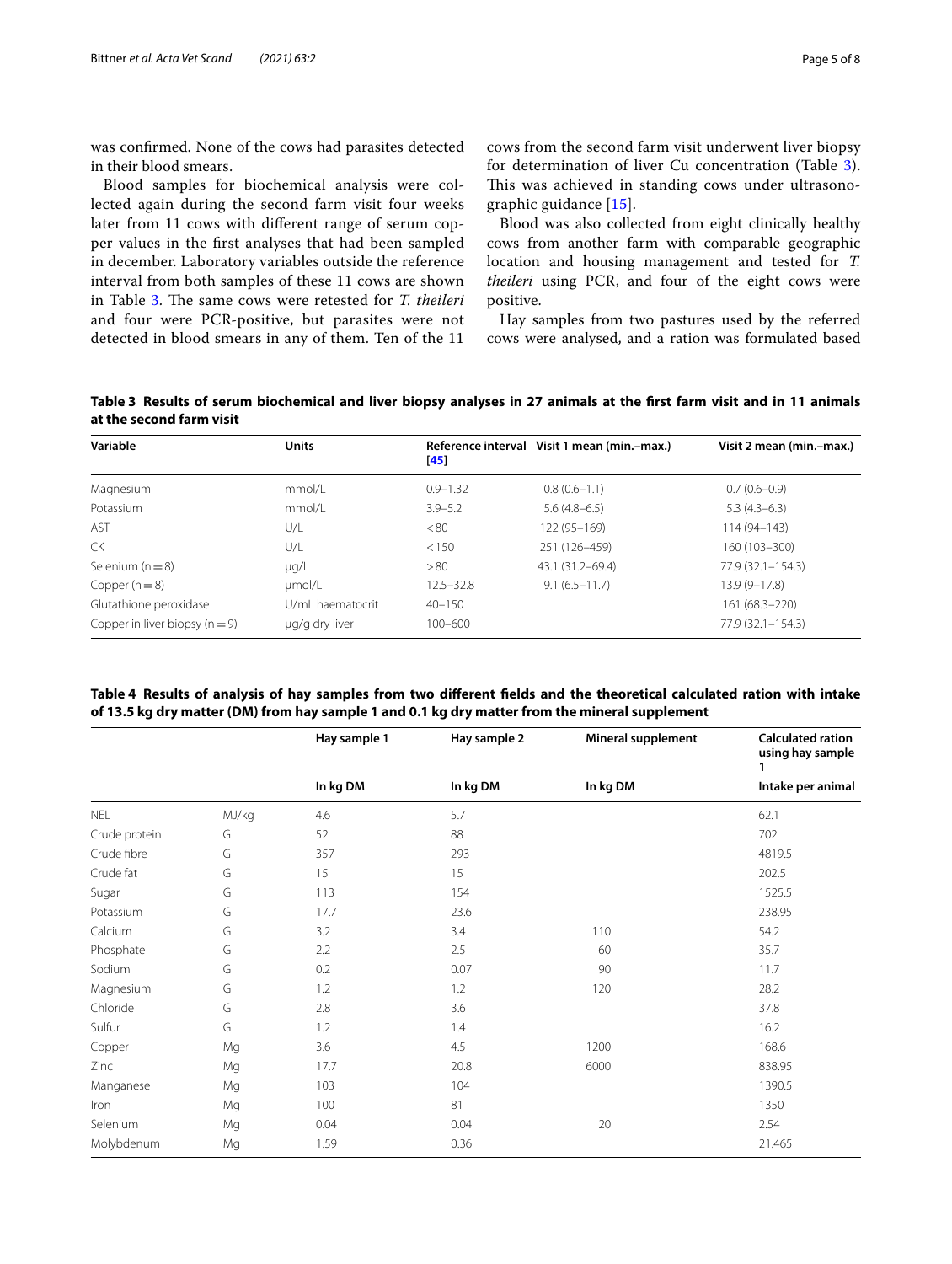on the feed intake that had been established during history taking (Table [4\)](#page-4-1).

#### **Recommendations and follow‑up**

We strongly recommended improving the ration and adding more waterers to the barn and pastures. The owner was advised to administer a mineral bolus (Rumifert®), which releases 78 mg Cu, 2.99 mg cobalt (Co) and 1.7 mg Se per day for 4–6 months (Rumifert<sup>®</sup>) to adult cows with a low BCS. The owner agreed to administer the bolus to thin cows but did not agree with feeding additional concentrate during the summer. Until present (December 2020), there were no new cases of recumbent cows and the owner thought the weight gains of the calves were acceptable.

#### **Discussion and conclusions**

All three cows referred to our clinic were recumbent cows, had a poor BCS and a rough hair coat. Additionally, one of the cows had a severely abnormal demeanour and severe scleral oedema. Serum biochemical testing in all cows showed electrolyte imbalances, increased activities of enzymes and decreased concentrations of Se and Cu. The biochemical findings in the cows tested during the farm visits mirrored those of the cows referred to the clinic, and the same was true for the detection of *T.*  theileri. The farm visits made it clear that the underlying problems in this herd were inadequate nutrition. This led to a tentative diagnosis of recumbency in cows attributable to chronic energy, protein, Se and Cu deficiencies potentially associated with *T. theileri* infection.

Poor body condition and rough hair coat have been associated with trace element defciencies [[5,](#page-7-15) [16,](#page-7-16) [17\]](#page-7-17) but lack of protein and energy in the ration can have similar clinical manifestations [[18\]](#page-7-18). Subcutaneous oedemas seen in all cows and the pronounced scleral oedema in cow 3 were possibly related to cachexia, which is accompanied by hypoalbuminaemia causing an osmotic oedema. Albumin maintains the colloid osmotic pressure in the blood plasma thus preventing the escape of water into the interstitial space. Malnutrition and in turn protein and trace element defciencies limit albumin synthesis in the liver. Whether an infection with *T. theileri* accelerated or worsened an oedema formation cannot be clarifed in our case.

The results of blood and liver analysis in the referred cows and the cows examined on farm suggested Se and Cu deficiencies. The concentrations in blood reflect the current trace element supply in the ration, whereas the Cu concentrations in liver tissue and the serum activity of glutathione peroxidase refect the supply of these elements over a longer period of time. The mean Cu concentration of 77.9  $\mu$ g/g dry liver was suggestive of a prolonged defciency. However, published reference intervals for trace elements vary considerably. For the Se concentration in serum we used > 80  $\mu$ g/L as the cutoff compared with > 40  $\mu$ g/L in an earlier study [\[19\]](#page-7-19). If the latter cut-off had been used, the Se concentration of most of the cows tested in the present study would have been in the reference interval. Likewise, the cut-off concentration of Cu of > 100  $\mu$ g/g dry liver [[14](#page-7-13)] used in this study was considerably higher than > 33  $\mu$ g/g dry liver published in another source [\[20](#page-7-20)]. However, two cows had Cu concentrations <  $33 \mu g/g$  dry liver confirming that the herd suffered from Cu deficiency.

Other trace element defciencies, for instance those caused by a lack of cobalt (Co), cause non-specifc clinical signs including weight loss, rough hair coat and anaemia  $[21]$  $[21]$ . The Co concentration was not analysed for cost reasons but in view of the undersupply of Se and Cu it is likely that Co was deficient too.

Trace element defciencies may be primary or secondary; primary implies undersupply in the ration and secondary means that the amount in the ration is sufficient but a defciency is caused by impaired absorption or metabolism associated with another trace element. Primary Se and Cu defciencies typically occur when the soil has low Se and Cu levels and cattle graze or are fed hay harvested from these felds. Additional trace elements were not applied to the farm felds described in this study because only manure from the cows was used. Soil maps provided by the "Sächsische Landesamt für Umwelt, Landwirtschaft und Geologie" showed that the soil of the farms area is relatively low in Se, and targeted fertilizing of felds with Se is therefore indicated when a defciency in the soil is confirmed. The same is true for Cu. Analysis of the hay revealed low Se and Cu levels, but it is not clear whether these deficiencies could have been corrected by ad libitum mineral feeding. However, the low serum concentrations suggest that they were not corrected. With a secondary deficiency, Cu may form complexes with sulphur (Su) or molybdenum (Mo) that reduce Cu absorption or its availability in the blood  $[17]$  $[17]$ . The Cu to Mo ratio in the ration should be smaller than 2:1 [\[22\]](#page-7-22).

The protein and energy contents of the ration were also problematic. Two hay samples had 52 and 88 g crude protein/kg dry matter, which was considered very low. The Committee for Requirement Standards of the Society of Nutrition Physiology (GfE) recommends a ratio of greater than 12:1 for crude protein (g): metabolic energy (MJ) to ensure adequate microbial protein synthesis and rumen function  $[23]$  $[23]$ . This ratio was 6:1 for sample 1 and 9:1 for sample 2. A lack of nitrogen limits the microbial protein synthesis and thus the availability of essential amino acids for the protein synthesis  $[24]$  $[24]$ . The herd problem described in this report shows that feeding poor-quality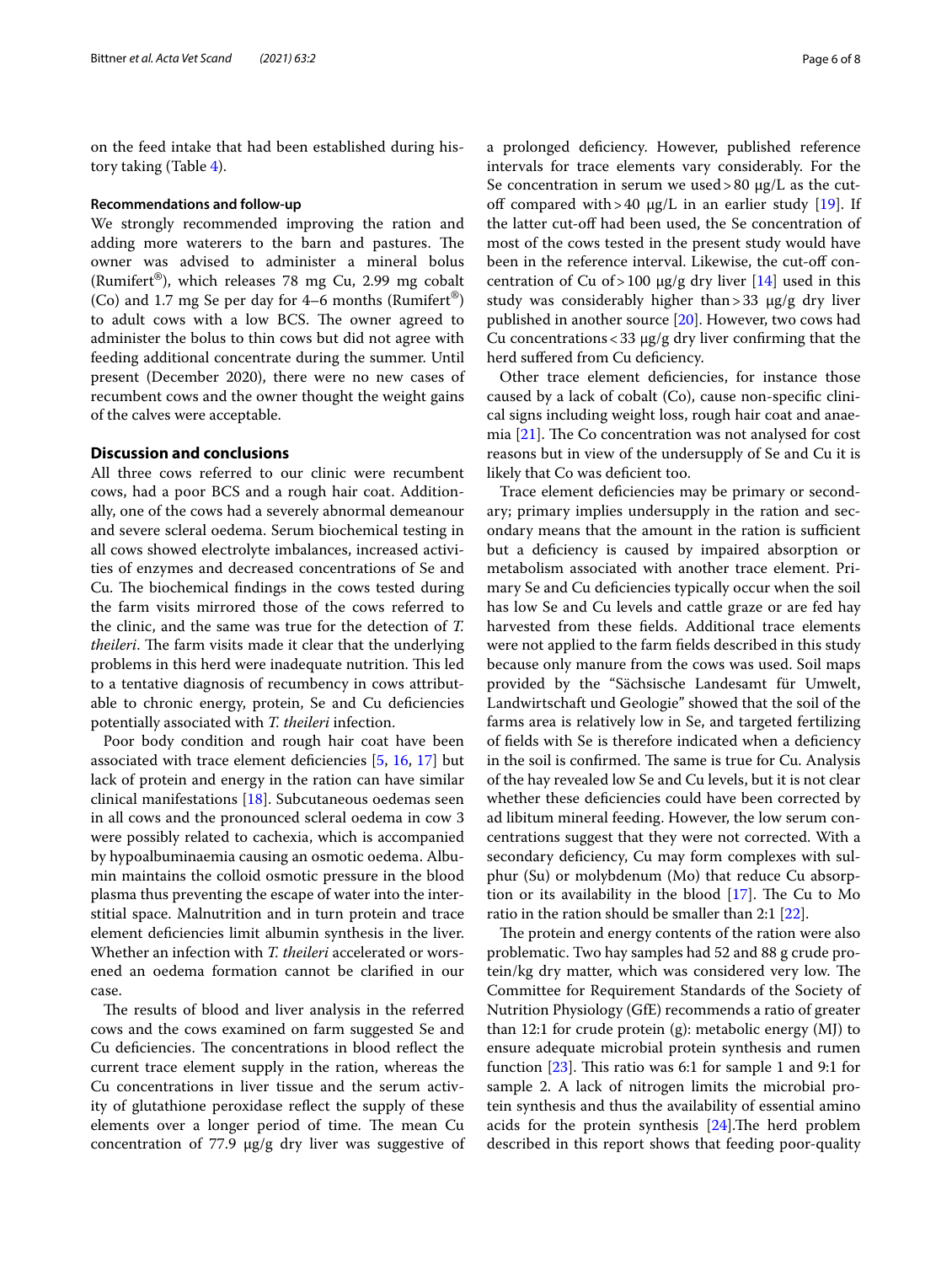hay as the sole ration outside of the pasture season does not meet the nutritional requirements of cows and leads to defciencies in protein, energy, macrominerals and trace elements. Supplemental feeding of concentrate and mineral was started shortly before the frst farm visit and a signifcant improvement in the serum concentration of trace elements at the herd level was evident as early two months later at the second visit.

In addition to nutritional problems also infectious agents might have played a role in the clinical presentation. Parapoxvirus causes bovine stomatitis, which is usually a self-limiting, mild viral disease [\[25](#page-7-25)]. It is unlikely that this virus played a major role in the cases described in this report. The significance of *T. theileri* is less clear. This is a flagellate protozoan blood parasite with trypomastigote and epimastigote forms that can be found also in lymph and cerebrospinal fuids [\[26](#page-7-26)]. Transmission is via bloodsucking insects and arachnarids; horse fies (*Tabanidae*) [[27\]](#page-7-27) and hard ticks (*Ixodidae*) are important vectors in cattle. The vectors are accidentally consumed with feed and crushed during chewing, which releases the parasites allowing them to invade the host through the oral mucosa [\[28](#page-7-28)]. Infection with *T. theileri* usually does not cause clinical signs [\[27](#page-7-27), [29](#page-7-29), [30\]](#page-7-30) and in most cases is an incidental fnding. However, there have been occasional reports of infected cattle with fever, anaemia, petechia of the mucous membranes, tachycardia and tachypnoea  $[31-33]$  $[31-33]$  $[31-33]$  and sporadic reports of peritonitis [[34](#page-7-33)], arthritis [\[35](#page-7-34)] and meningoencephalitis [\[36](#page-7-35)]. In many parts of the world, *T. theileri* has a prevalence of up to 80% in the cattle population and in the European Union the parasite has been reported in many countries, including Germany [\[27](#page-7-27), [28,](#page-7-28) [32](#page-7-36), [37–](#page-7-37)[39\]](#page-7-38). It is assumed that this parasite causes clinical illness in immunocompromised patients and those with co-morbidities [\[35\]](#page-7-34). Cow 2 had anaemia at the end of hospitalisation but whether this was due to *T. theileri* [\[31](#page-7-31)[–33\]](#page-7-32) is questionable considering the wide range of other problems. PCR-positive cows did not have anaemia and the results of cows that were tested twice were not consistently positive, similar to a previous report [[31\]](#page-7-31). Furthermore, another herd of clinically healthy cows that was tested for control purposes had *T. theileri* PCR-positive cows. Therefore, the aetiological signifcance of this parasite for recumbent cows remains unclear. The fact that the parasites were detected in blood smears suggests that the parasite load in the referred cow was high, whereas blood smears were negative in the PCR-positive cows tested on-farm. The lower sensitivity of blood smears compared with PCR for the diagnosis of trypanosomiasis has been reported previously [[40](#page-7-39), [41\]](#page-7-40). Cattle with subclinical or chronic infection generally have very mild parasitaemia [[40–](#page-7-39)[42\]](#page-7-41) that can only be diagnosed using PCR.

In view of global warming, it would seem advisable to study vector-borne pathogens because of the likely expansion of the range of vectors. An example is the spread of bluetongue virus that has occurred in recent years [\[43](#page-7-42)]. To further clarify the involvement of *T. theileri* in the aetiology of poor-doing cows, the prevalence of this parasite in suckler herds and its clinical manifestation should be investigated.

In summary, the problem of recumbency in suckler cows described in this report appears to have had a multifactorial aetiology. The cows had clinical and pathological fndings that were consistent with energy, protein, mineral and trace element deficiencies. These findings were mirrored at the herd level by heterogeneous body condition scores and low trace element concentrations in blood and liver samples. The importance of adequate nutrition should be stressed particularly in extensive beef production systems that are based on minimal labour and fertilizer inputs. These minimal inputs can cause animal welfare problems. Organic feed and natural life itself are not enough to guarantee a good quality of life. Therefore, intensive monitoring and agricultural knowledge on the farmer's side is necessary to sustain healthy animals [\[44](#page-7-43)].

The relevance of *T. theileri* in our case is not clear, however could have worsened the clinical course and therefore need further investigation.

#### **Acknowledgements**

The authors thank the owner of the cows for constructive collaboration and Professor Nijhof from the Institute of Veterinary Parasitology and Tropical Medicine, Faculty of Veterinary Medicine, Berlin, for the initial diagnosis of *Trypanosoma theileri*. Furthermore, thanks to Fanny Ebert for providing clinical care for the patients and to Kristin Klose for practical supervision of the necropsies. We also acknowledge the support from Leipzig University for Open Access Publishing.

#### **Authors' contributions**

LB and AW carried out the clinical examinations and provided clinical care of all patients. KK drafted and LB fnalised the manuscript. TS was responsible for taking liver biopsies. DB carried out the pathological examination of the animals and wrote part of the manuscript. GK did the blood analyses of all animals and found the blood parasites initially. WR analysed the ration and wrote parts of the manuscript as did WB and AS. All authors provided substantial input into the manuscript. All authors read and approved the fnal manuscript.

#### **Funding**

Open Access funding enabled and organized by Projekt DEAL. The authors declare that there was no funding and support.

#### **Availability of data and materials**

All data generated or analysed during this study are included in this article.

#### **Ethics approval**

This study did not require official or institutional ethical approval. The animals were handled according to high ethical standards and national legislation.

#### **Consent for publication**

The owner of the animals gave consent for publication.

#### **Prior publication**

Data have not been published previously.